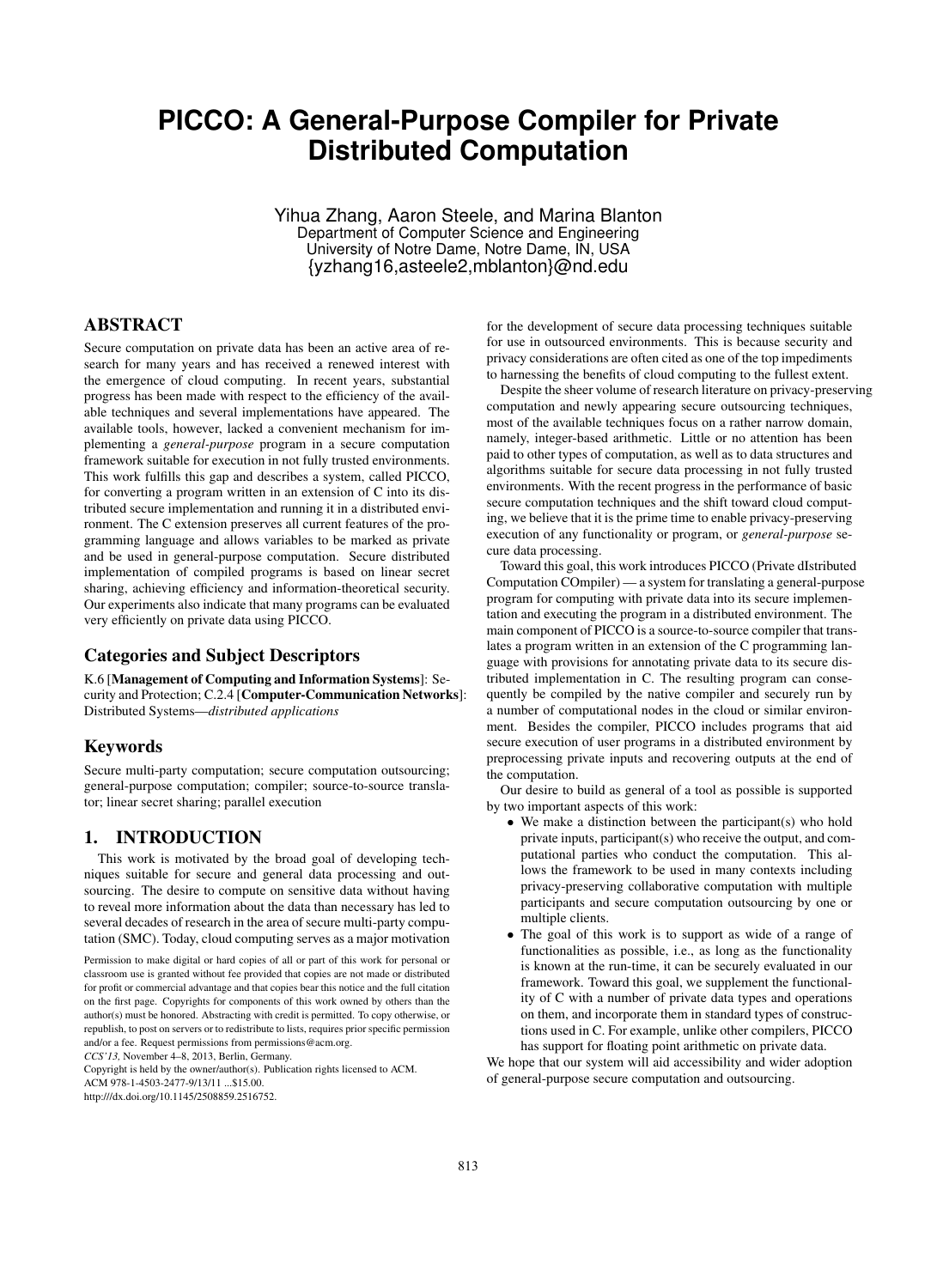Performance is a key factor for secure computation. For that reason, PICCO utilizes lightweight information-theoretically secure techniques based on secret sharing to build secure distributed implementations of user programs. The resulting implementations promise to be particularly efficient and suitable for large-scale applications, as evidenced by our experiments.

The remainder of this work describes the design and implementation of our system as well as reports on the performance of a number of programs compiled and executed using PICCO.

## 2. RELATED WORK

There are a number of existing tools and compilers for secure two- and multi-party computation, which are relevant in the context of this work. They include Fairplay [35], FairplayMP [8], Sharemind [10], VIFF [19], SEPIA [14], TASTY [28], and a secure two-party compiler for (a subset of) ANSI C [29]. While many of them were designed to support a rather general types of computation (normally on integers) and some have attractive properties, due to efficiency and flexibility goals that we target to achieve we choose to build our own compiler instead of directly extending one of the existing tools. In particular, the features that we find crucial are: (i) support for multi-party computation, (ii) support for a variable number of participants (including separation between computational, input, and output parties), (iii) the use of standard linear secret sharing techniques, (iv) applicability of techniques for malicious adversaries, (v) support for arithmetic of desired precision, and (vi) efficiency. None of the above mentioned tools simultaneously achieve the desired properties (or can be modified to achieve them at a relatively small cost).

In more detail, Fairplay [35] was the first compiler for secure two-party computation based on evaluation of garbled Boolean circuits. It allows a user to specify a function to be securely evaluated in a high-level language SFDL, compile it, and run the corresponding protocol. The circuit optimization part of compilation is known to have large memory requirements [9]. FairplayMP [8] extends Fairplay with multi-party functionality. It uses several interactive operations on secret-shared values for the evaluation of each Boolean gate, resulting in a performance disadvantage compared to multi-party solutions that directly build on a linear secret sharing scheme. TASTY [28] is a recent tool that combines two-party garbled circuit evaluation with computation based on homomorphic encryption. The desired functionality is specified in a custom language TASTYL, which is a subset of python. Another recent two-party compiler [37] was developed with the goal of extensibility, which would permit different techniques to be used in a single protocol. The most recent two-party compiler [29] allows a program written in ANSI C to be compiled into a garbled circuit. The current limitations of it include no coverage of real numbers, pointers, or variable-length numeric data types.

Sharemind [10] is the most developed and efficient tool to date with a built-in support of integer arithmetic, arrays, and matrices. It has a number of operations written in the assembly language, which results in an efficient implementation. A C-like language SecreC was developed for specifying the desired computation [31]. Unfortunately, Sharemind uses non-standard secret-sharing techniques with three parties, which do not automatically extend to other numbers of computational parties. In addition, the use of non-standard arithmetic makes many existing techniques inapplicable, including techniques for security against malicious adversaries. Sharemind also supports only integers of fixed 32-bit length.

SEPIA [14] is a library for secure distributed processing of network data based on linear secret sharing techniques. It has an explicit separation between computational parties and the parties who

| Tool/compiler   | No.            | Basic       | Varying | Non-int              | Type of                              |  |
|-----------------|----------------|-------------|---------|----------------------|--------------------------------------|--|
|                 | parties        | technique   |         | precision arithmetic | parallelism                          |  |
| Fairplay        |                | GC          |         |                      | N/A                                  |  |
| C compiler [29] | $\overline{c}$ | GC          |         |                      | N/A                                  |  |
| <b>TASTY</b>    | 2              | GC & HE     |         |                      | N/A                                  |  |
| FairplayMP      | >3             | GC & SS     |         |                      | N/A                                  |  |
| Sharemind       | 3              | additive SS |         |                      | arrays                               |  |
| <b>VIFF</b>     | > 3            | linear SS   |         |                      | each interactive op                  |  |
| This work       | $>$ 3          | linear SS   |         |                      | loops, arrays, and<br>user-specified |  |

Table 1: Summary of related work.

contribute inputs and obtain outputs. It was developed for the purposes of privacy-preserving intrusion detection and has features inherent to this application which limit its applicability to a wider range of collaborative computation.

VIFF [19] is a compiler based on standard multi-party linear secret sharing techniques. It was designed to be suitable, and has support, for security in presence of malicious parties and uses specially designed for this purpose asynchronous techniques. VIFF tries to parallelize as many operations as possible, with each interactive operation implemented as a callback. This means that all operations are scheduled when a protocol starts, but each operation is executed when its inputs become available. Unfortunately, the choice of the programming language in which it is implemented and the way parallelism is handled (with a heavy-weight thread per elementary operation) makes it unnecessarily slow in practice.

Lastly, the compiler described in [32] is complementary to our work, and if computational parties coincide with output parties, it can be used to optimize performance of user-specified programs.

The features of the available compilers and tools are summarized in Table 1. Parallel execution optimizations are not applicable to some tools where the computation can always be realized in a constant number of rounds. In the table, GC stands for garbled circuits, HE for homomorphic encryption, and SS for secret sharing.

## 3. FRAMEWORK

In this work, we utilize a threshold linear secret sharing scheme for representation of and secure computation over private values. We choose to concentrate on this setting due to its flexibility and speed. Throughout this work, we thus use the multi-party setting in which  $n > 2$  parties securely evaluate a function on private inputs and output the result to the recipients of the computation. We divide all participants into three groups: The input parties distribute their inputs in the form of shares to the computational parties prior to the computation. The computational parties carry out the computation on secret-shared data. Upon completion of the computation, they communicate their shares of the result to the output parties, who reconstruct the values and learn the result. Note that there are no constraints on how these three groups are formed, and a single entity can be involved in a protocol taking on one or more of the above roles. This formulation of secure computation is flexible enough to naturally fit several broad categories of collaborative and individual computing needs. In particular, a number of parties with a private input each can engage in secure function evaluation themselves and learn the result (or their respective results). Alternatively, they can choose a subset of them, a number of outside parties, or a combination of the above to carry out the computation, while each input owner distributes her private data to the parties who carry out the computation. Another very important scenario consists of a single entity outsourcing its computation to a number of computational nodes. In this case, the data owner will be the only input and output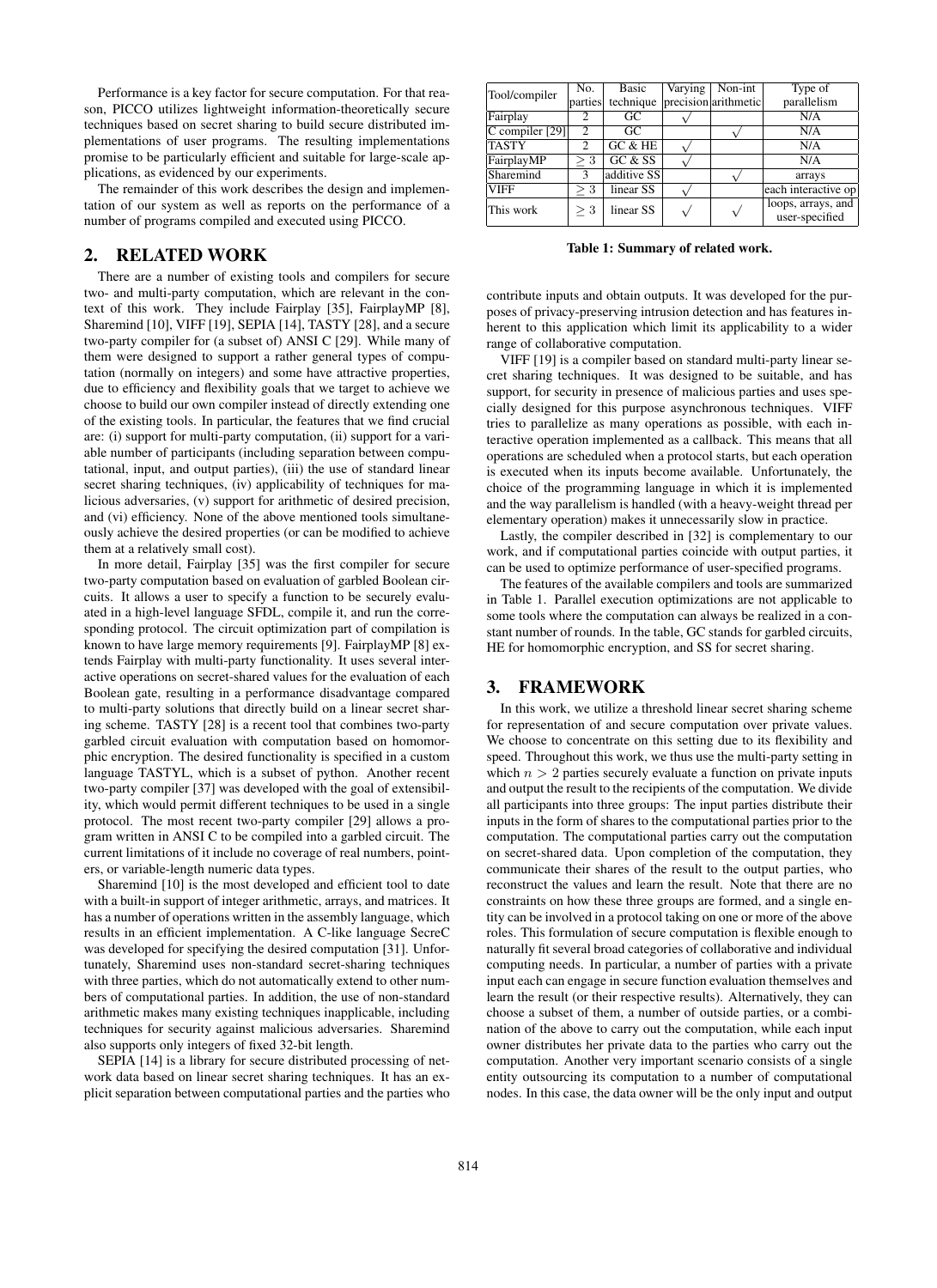party. Finally, the setup also allows two parties with private inputs to seek help of one or more additional servers and proceed with secure evaluation of their function using multi-party techniques.

We refer to computational parties as  $P_1, \ldots, P_n$  and assume that they are connected by secure authenticated channels with each other. Each input and output party also establishes secure channels with  $P_1$  through  $P_n$ . With a  $(n, t)$ -secret sharing scheme, any private value is secret-shared among *n* parties such that any  $t + 1$  shares can be used to reconstruct the secret, while  $t$  or fewer parties cannot learn any information about the shared value, i.e., it is perfectly protected in information-theoretic sense. Therefore, the value of  $n$ and  $t$  should be chosen such that an adversary is unable to corrupt more than t computational parties (for instance, data owners can acquire nodes located at different cloud service providers).

In a linear secret sharing scheme, a linear combination of secretshared values can be performed by each computational party locally, without any interaction, but multiplication of secret-shared values requires communication between all of them. In particular, we utilize Shamir secret sharing scheme [38], in which a secret value s is represented by a random polynomial of degree  $t$  with the free coefficient set to  $s$ . Each share of  $s$  corresponds to the evaluation of the polynomial on a unique non-zero point. All operations are performed in a field  $\mathbb F$  (normally  $\mathbb Z_p$  for a small prime  $p$  larger than any value that needs to be represented). Then given  $t + 1$  or more shares, the parties can reconstruct the polynomial using Lagrange interpolation and learn s. Possession of t or fewer shares, however, information-theoretically reveals no information about s. With this representation, any linear combination of secretshared values is computed locally by each party using its shares, while multiplication involves multiplying shares locally then applying interactive re-sharing and interpolation operations to reduce the degree of the resulting polynomial from  $2t$  to  $t$ . This places a restriction on the value of t and we require that  $t < n/2$ . Multiplication is used as the basic building block that requires interaction. More generally, a multivariate polynomial of degree  $k$  can be evaluated by the computational parties using a single interaction when  $kt < n$ . In our case, by assuming  $t < n/2$  the parties can compute multiplication or evaluate any multivariate polynomial of degree 2 using a single interaction. We implement multiplication as given in [26], where each party transmits  $n-1$  messages resulting in  $O(n^2)$ overall communication. More advanced techniques (such as [22]) allow for linear communication complexity per multiplication and can be employed to optimize communication.

A number of operations that we utilize for arithmetic use pseudorandom secret sharing (PRSS) [18], which allows the computational parties to agree on shares of a random value without communication. We refer the reader to [18] for additional details.

Throughout this work we assume that the participants are semihonest (also known as honest-but-curious or passive), in that they perform the computation as prescribed, but might attempt to learn additional information from the messages that they receive. Security in presence of semi-honest adversaries is commonly defined by assuming ideal functionality, in which the computation is performed by a trusted third party, and showing that the real execution of a protocol does not reveal any additional information about private data than in the ideal model. In our setting security means that the combined view of any coalition of  $t$  or less computational parties can be simulated without access to the private data. We anticipate that PICCO will often be used in the setting when the computational parties do not contribute any input and do not receive any output (i.e., the case of secure computation outsourcing).

We use existing efficient protocols for computation on integer and floating point values that have previously been shown secure in our security model. Furthermore, by the composition theorem [15], these building blocks can be combined together to achieve security of the overall computation. Because we do not introduce any new cryptographic protocols but rather build an automated tool for their composition, we omit formal security definitions.

Performance of secure computation protocols is of a paramount importance for their practical use, and in our framework performance of a protocol is normally measured in terms of two parameters: (i) the number of interactive operations (multiplications, distributing shares of a secret, or opening a secret-shared value) necessary to perform the computation and (ii) the number of sequential interactions, i.e., rounds. Our goal is to minimize both of those parameters and in particular bring the round complexity as close as possible to the optimal complexity that can be achieved in a custom solution with the fastest available building blocks.

One interesting component of this work to be explored is the use of parallelism in the compiled functionalities. Our goal is to avoid too restrictive and too general use of parallelism found in prior work and instead incorporate enough flexibility that will provide fast runtime of compiled programs. That is, in frameworks similar to ours, Sharemind [10] provides parallelism only at the level of arrays, where multiple instances of an operation applied to each cell of the array are performed in a batch. This is insufficient for reducing the round complexity of many types of computation to a practical level. In VIFF [19], on the other hand, each interactive operation is allocated its own thread and is scheduled at the program initiation, but is executed when its inputs become available. Managing a large number of threads (many of which are not necessary) slows down the execution. We propose to provide parallelism which is still restrictive, but general enough for efficient execution.

We build on the knowledge of distributed systems compilers such as OMPi [23] to achieve efficiency in compilation and execution.

#### 4. COMPILER DESIGN

#### 4.1 Overview

We choose to implement our compiler as a source-to-source translator. It is designed to take a program written in an extension of C, where data to be protected are marked as private, and transform it into a C program that implements SMC. The transformed program can then be compiled by each computational party using a native compiler into an executable code. The C language was chosen due to its popularity and, more importantly, performance reasons. By translating a user program into the source code of its secure implementation and using a native compiler to produce binary code, we can ensure that our compiler can be used on any platform and we are able to take advantage of optimizations available in native compilers. Figure 1(a) shows the compilation process of a userspecified program. Besides the user program itself, our compiler takes as its input a configuration file which contains parameters associated with the setup of secure computation that do not change with each program. These parameters include the specification of the secret sharing scheme (the values  $n$  and  $t$  and optional modulus or its size in bits), and the number of input and output parties. The compiler determines the optimal modulus size for secret sharing based on the program content. After the user translates her program into C code corresponding to its secure implementation, the user supplies the transformed program to each computational party. Each computational party locally compiles the code and is ready to start the execution upon the receipt of the input data.

When the user would like to initiate secure computation, the user produces shares of the input data and sends each share to the respective computational party. The execution process is shown in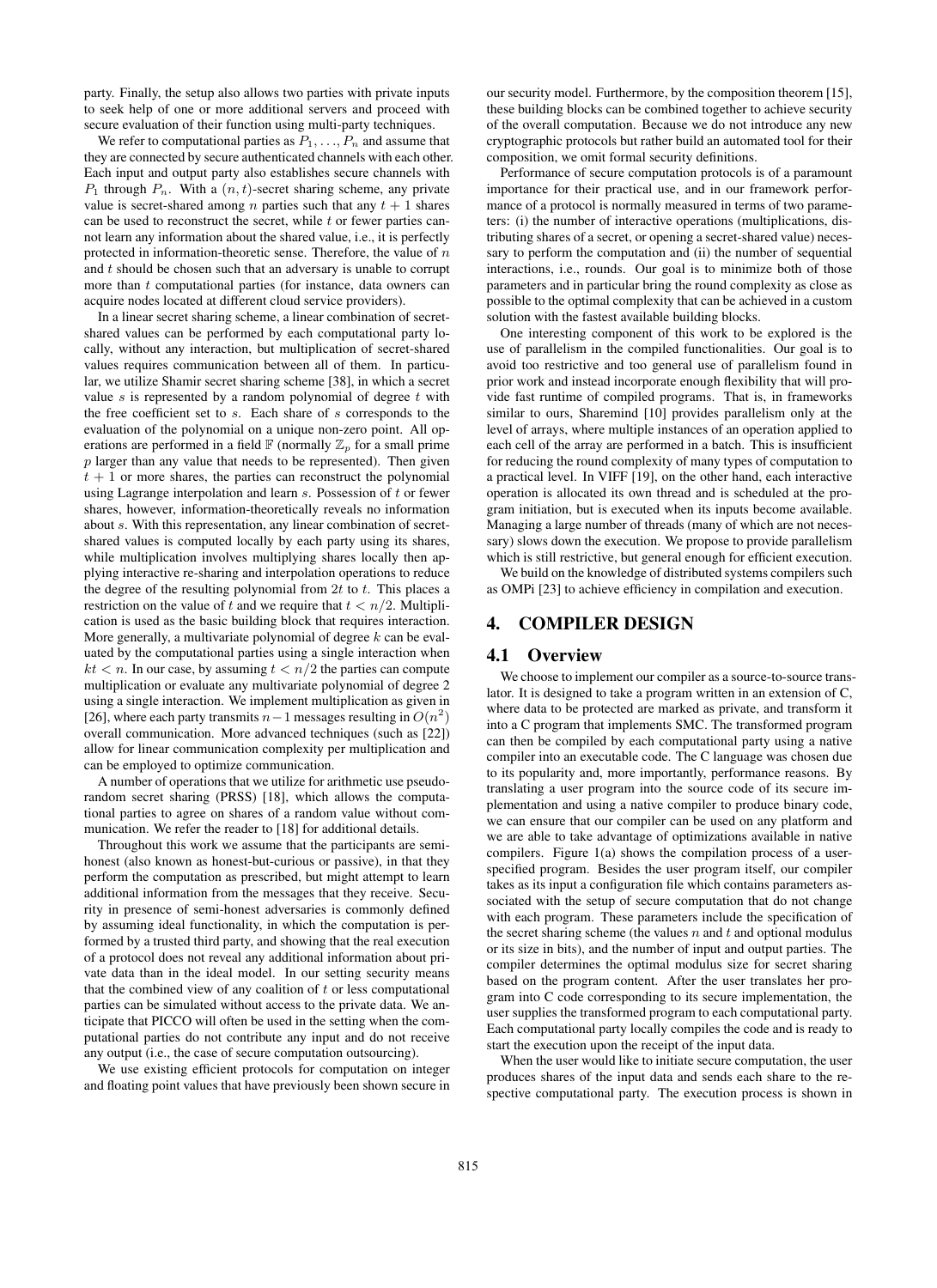

Figure 1: Compilation and execution of secure computation using PICCO.

Figure 1(b), where small utility programs are used for producing shares of the input and assembling the output from the produced shares. The runtime configuration file specifies information about the runtime setup and in particular contains IP addresses of computational parties and their public keys for the purpose of establishing secure channels. Once the user transmits shares of her input variables to the computational parties, the parties can start the computation. During the execution, the computational parties read shares of input data from user transmission and produce shares of output data. Upon computation completion, each computation party transmits shares of output variables to the user, who reconstructs the values using the utility program. This means that the client inputs data during an offline stage and is not an active participant of the computation. The compiled program is instructed to read input variables from user transmission according to the variable types.

The figure illustrates the case when a single user is the only input provider and output receiver. When, however, the computation is performed on behalf of a number of parties, they must jointly perform source-to-source translation of their target computation and separately supply shares of their respective inputs to the computational parties. In that case, each input variable in the program is annotated with the id of the input party supplying it and each output variable with the id of the party receiving it. This means that during the computation the compiled program will read an input variable from the transmission of the corresponding input party and write shares of an output variable to the file destined to the output party as specified in the program.

#### 4.2 Specification of user programs

A program that specifies a functionality for secure collaborative computation or outsourcing is written in an extension of C. We extend C with support for private data types and operations on them. Public variables are handled without protection and our source-tosource compiler does not modify computation on them. For that reason, in the description that follows we treat private values and the interaction between private and public values.

Private and public variable qualifiers. A programmer can declare a variable to be either public or private using standard data types. To ensure that no information is accidentally leaked about a private variable, a variable will default to a private data type. For example, declarations private int x and int x will both create a private variable x of integer type.

Private data types. Because the length of the representation of numeric data types has a large influence on performance of secure computation, we allow lengths of private variables to be configurable, with set default values to aid usability. That is, the programmer can specify the length of numeric data types in bits and use the default value when the bitlength is not set. For example, if private integers are declared to be of type int<20>, we can set the field size to be of the minimum value necessary for computing with 20-bit integers. Support for custom-length data types is one of the features that distinguishes this work from some other compilers and SMC implementations such as [10] and [29].

For integer arithmetic, users can define private variables to be of type char, short, int, long, long long, and custom  $x$ -bit  $int  $x$$ . The bitlength of standard data types is set according to the platform on which the program is being translated into secure implementation, but both standard-size and custom-size data types are implemented as integers with their bitlength recorded in the translated code.

To realize private floating point arithmetic, we use representation (and corresponding operations) from [7]. In particular, each floating point number is represented as a 4-tuple  $\langle v, p, s, z \rangle$ , where v is an  $\ell$ -bit significand, p is a k-bit exponent, and s and z are sign and zero bits, respectively. The user can specify standard types float, double, and long double as well as custom-length float<x,y> with x-bit significand and  $y$ -bit exponent.

Operations on private data types. We provide support for many operations on private integer and floating point numbers. In particular, we implement integer addition +, subtraction -, multiplication \*, division /, left and right shifts « and », bitwise XOR ˆ, AND & and OR |, comparisons and equality tests. We also support floating point addition, subtraction, multiplication, division, and comparisons. The set of supported operations can be easily extended with additional operations and conversions between selected data types.

With the current implementation, users can perform operations on strings using arrays of one-byte integers char, but in the future we plan to provide built-in functions for string manipulation.

Built-in I/O functions. The programmer can specify variables that should be read from the input using special function smcinput. The function takes two arguments: the name of the variable to read and the id of the input party from whom the variable (or shares of the variable) come. For example, specifying smcinput  $(x, 1)$  for private integer x will instruct the compiled program to read shares of an integer number from the transmission of input party 1. For private floating point numbers, shares of four elements of the floating point representation will be read. Because the input parties supply their data offline, smcinput is used for both private and public variables which during execution are read from the transmitted file of the appropriate input party.

Similarly, smcoutput is used to specify output variables and the output party who is to learn each of them. That is, including smcoutput  $(x, 1)$  for private x will instruct the compiled program to output shares of  $x$  into a file which at the end of the computation is sent to output party 1. Both smcinput and smcoutput can be called anywhere in the program.

Conditional statements and loop constructs. All conditions in conditional statements can be private, which will allow if-statements to be evaluated obliviously. The only exception is that in loops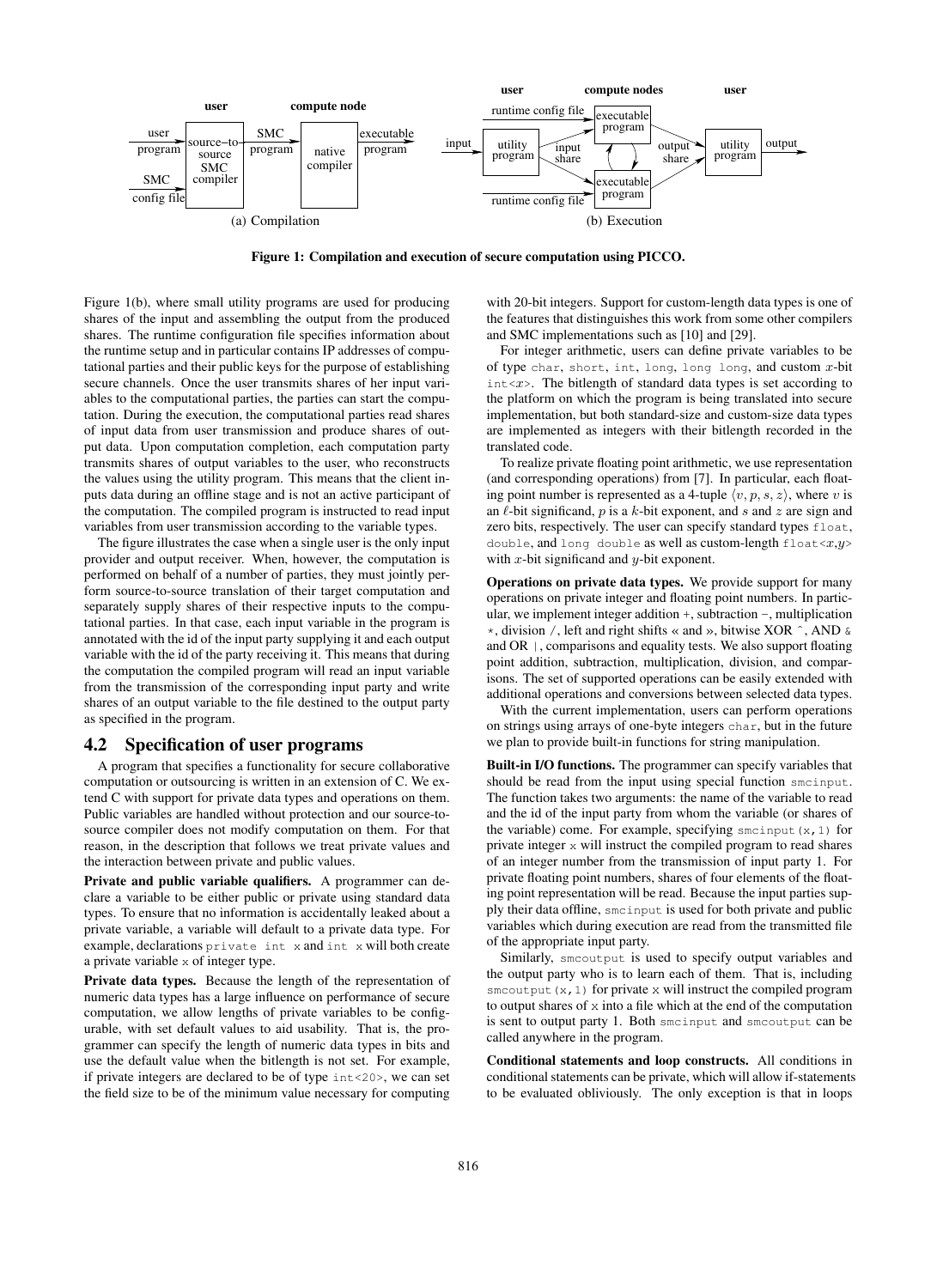the termination condition must either be public or be evaluated privately, after which its result is revealed to the parties carrying out the computation. In other words, the function being evaluated must be known at the run time. To the best of our knowledge, private conditions are not supported in most secure computation tools and in particular are not available in any SMC software based on secret sharing (i.e., Sharemind or VIFF).

Support for concurrent execution. One of the most important design decisions that determines performance of compiled secure protocols is how parallelism is achieved. Because latency of interactive operations dominates performance of multi-party protocols in this setting, recent literature concentrated on techniques that lower round complexity of operations. For that reason, it is important to be able to execute several interactive operations in parallel.

A number of existing tools that adopt the same or similar frameworks have a variable degree of support for parallel execution of operations. For example, Sharemind executes all instances of an operation defined for each element of a (one- or two-dimensional) array in a batch. SEPIA runs a number of operations in a batch in each time slot (called round in [14]) using an application-specific implementation of parallelism. VIFF provides the most flexible way of parallel execution, in which an interactive operation is initiated as soon as its inputs are available. Experience with VIFF, however, shows that the cost of managing a large number of threads (many of which are often unnecessary) slows down protocol execution [25].

We believe that to achieve efficient execution of a broad range of functionalities, the available options for parallelizing the execution should not be either too narrow or unnecessarily too flexible. That is, the parallelism offered by Sharemind and SEPIA will allow for efficient execution of many functionalities, but can be very limiting for other applications and operations. The callback mechanism of VIFF, on the other hand, results in large overheads which can often be avoided. For these reasons, we support parallel execution of parts of a program in the ways defined next. Our goal is to provide enough flexibility to achieve very efficient performance for a broad range of programs while avoiding unnecessary slowdown due to managing threads for every elementary operation.

- 1. We support parallel execution of loop iterations, which generalizes Sharemind's and SEPIA's batch processing of identical operations. Because many programs require sequential execution of loop iterations, we leave it to the programmer to decide whether parallel or sequential execution should take place. The distinction is made using different syntax in the code. The conventional syntax, e.g., for (statement; condition; statement) {statement; ...} is used for condition; statement) [statement; ...] is used to execute all iterations of the loop in parallel.
- 2. For the programs in which execution of different code in parallel is possible and desirable (and parallel execution cannot be specified using a loop construct), we will offer a mechanism to specify the code that should be executed in parallel. We will use similar syntax with code enclosed in [] brackets for these purposes. For example, construction [statement1;] [statement2; ] indicates that the two statements can be executed concurrently.

The use of loops with concurrent execution of loop iterations dictates the rule that the conditions affecting the number of loop iterations (i.e., the loop terminating conditions) are not allowed to be modified within the loop iterations. This is due to the obvious fact that the loop iterations must be scheduled without executing their contents and thus the number of loop iterations should be known or computable without executing instructions contained in the loop iterations. This implies that only for-loops can be specified to use simultaneous execution of loop iterations.

Array operations. As an additional mechanism for improving performance of distributed computation, we provide the ability for the programmer to specify operations on private vectors (arrays). For example, the user can specify expression A\*B on private arrays A and  $\overline{B}$  of the same size, which will lead to element-wise multiplication of A and B, i.e., multiplication of each element of A to the corresponding element of B. Besides the operations on private data types listed above, we support the inner product computation on two vectors using syntax A@B, which can be particularly efficiently implemented. Also, the I/O functions smcinput and smcoutput can be used with array variables to input/output a block of values at a time, using the third argument to specify the number of elements. For example, smcinput (A, 1, 100) reads 100 values into array A from the data of party 1.

We also provide a way of using portions of multi-dimensional arrays in (one-dimensional) array operations. This is performed by specifying the index in each dimension except the last one. For example, if matrix A is declared to be a two-dimensional array, notation  $A[i]$  will refer to the *i*th row of A (or elements  $A[i][j]$  for all  $j$ ). This can, for instance, lead to an efficient implementation of matrix multiplications and other operations.

Enforcement of secure data flow. To ensure that no information about private values is leaked during program execution, we place certain restrictions on the data flow that involves both private and public data. In particular, statements that assign an expression that contains private values to a public variable are not allowed. This includes the case when the expression consists of function evaluation with a private return data type. The opposite, however, is true: a private variable can be assigned a public value, which is subsequently converted to shares.

In circumstances when the user intentionally wants to reveal certain information about a private value, we provide a built-in function smcopen that reveals the content of a private variable. For example, if the computation requires that the sign of private  $x$  is to be publicly revealed, the user can write

## if  $(x \ge 0)$  a = 1;

 $b =$  smcopen(a);

with private a and public b. This provides a mechanism for intentional declassification of information about private values and ensures that information is not accidentally leaked in an incorrectly written assignment.

sequential execution, and modified syntax, e.g., for (statement; conditional statements with a private condition are used. In par-Another restriction is related to enforcing secure data flow when ticular, assignments to public variables within the scope of such statements are not allowed. This is due to the fact that by observing the value of a public variable after executing a conditional statement with a private condition, the result of the condition evaluation can be learned, which leaks information about private values. The same applies to functions called from the inside of a conditional statement with a private condition: the function must have no public side effects. This in particular means that the function is not allowed to modify global or shared public variables or public arguments passed by reference. This can be generalized to any instructions or computation with observable action, e.g., jump statements, which may leak information about the private condition.

> Limitations and future work. Our current implementation does not provide support for pointers in user programs besides the use of arrays (note that the size of allocated memory for an array can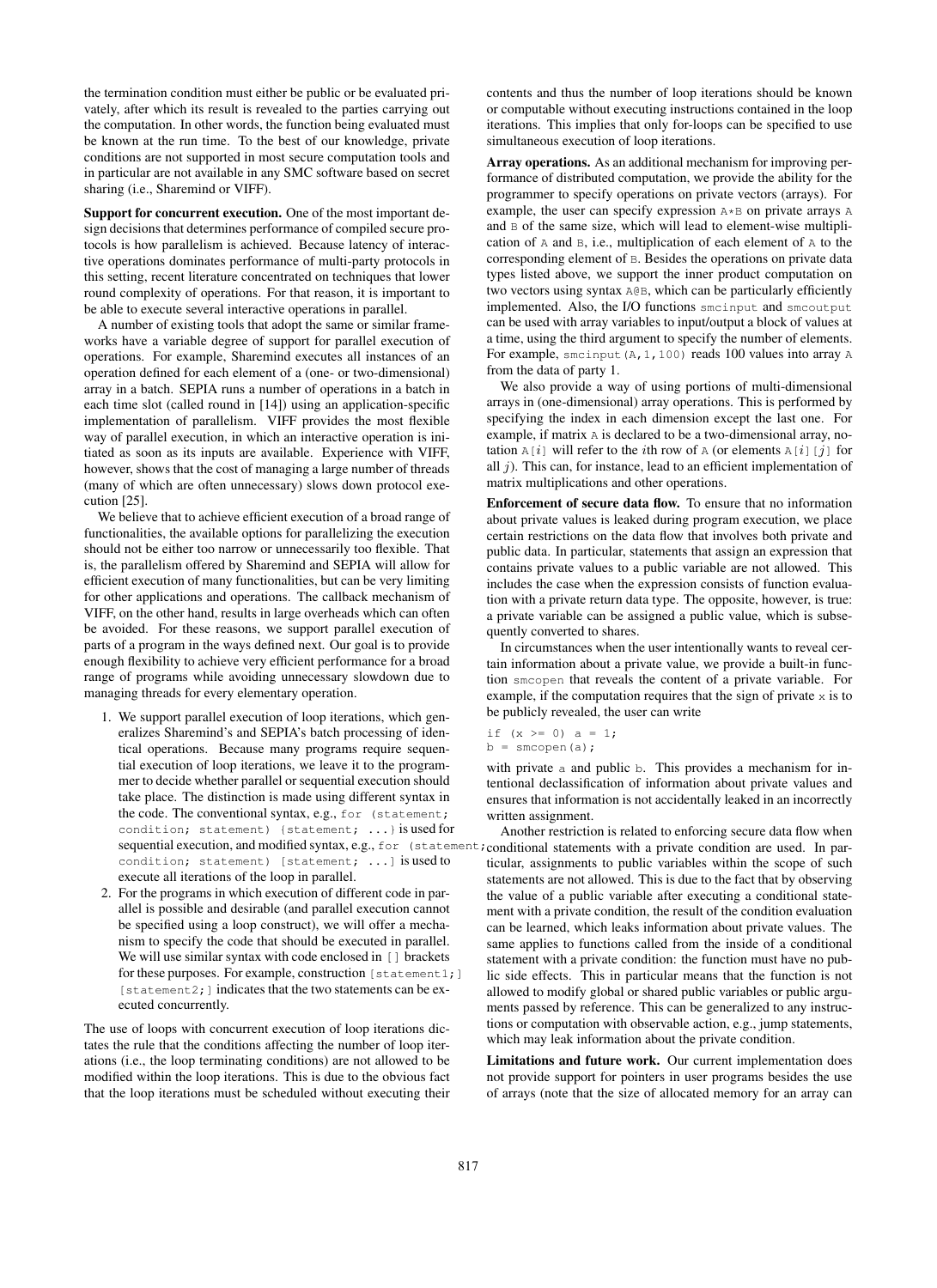depend on prior computation). This limitation is also present in all other tools and compilers including ANSI C-based [29]. As our goal is to build as a general-purpose tool as possible, adding support for pointers is our most immediate goal for future work.

Another future work direction consists of adding resilience to malicious behavior. A number of existing techniques can be directly applied to our framework, e.g., asynchronous implementation in [19]. As part of future work we plan to evaluate performance of compiled programs in malicious security model.

#### 4.3 Processing of user programs

When our compiler receives a user-specified program, it parses it and builds an abstract syntax tree (AST), which is consequently used to produce a modified program that implements secure distributed computation. To create a grammar for our extension of C, we build on existing source-to-source translators that parse C code. In particular, we build on an open-source OpenMP compiler OMPi [23]. We use flex [3] and bison [1] for defining tokens, specifying the context-free grammar, and building the AST.

Besides the AST, during parsing the compiler also builds and maintains a symbol table of defined variables and functions together with their types. Once the input program is parsed, the compiler performs transformations on the AST if necessary and outputs a modified program. All computation on public values is left unchanged, while all operations that use private values will be transformed into secure computation using GMP library [5] for largeprecision arithmetic. $<sup>1</sup>$ </sup>

Program transformations. The first transformation that the compiler performs on the input program is that of locating the main function within the user's code and renaming it into function called old main. The main function of the transformed program contains necessary declarations for secure distributed computation and consequently calls the user's original main old\_main.

Each private variable in the original user's program is transformed into one or more GMP large-precision variables of type mpz\_t for storing its share, and all operations on private variables are rewritten to execute on GMP variables using the corresponding SMC algorithms. For example, declaration of a private integer variable x will result in declaring  $x$  of type  $mpz$  and initializing it using a call to mpz\_init(). A private floating point variable is transformed into a structure that contains four variables of type mpz\_t.

Now, because each operation on private variables needs to be modified to reflect operating on secret shares and call the corresponding secure distributed operations, evaluation of expressions on private variables introduces temporary variables in the modified program. For example, expression  $x+y*z$  on private integer  $x, y$ , and z will be transformed into statements  $mpz_m$ ul(tmp, y, z); mpz\_add(tmp,x,tmp); based on the precedence order of operators in the grammar. Our compiler is optimized to use the minimal number of temporary variables that ensure correct execution of the original program.

Another transformation that we perform is changing arguments of functions with private return values. Due to the implementation specifics of the mpz\_t data type, functions cannot return variables of type mpz t. For that reason, we change the arguments of all user-declared functions with private return values to include an extra argument passed by the reference which corresponds to the return value of the function and the return type is set to void. This does not restrict the way functions can be specified by the programmer and is transparent to the users.

Variable initialization. If a private variable is initialized to a constant (e.g., as in  $int_{a=5}$ ), the implementation needs to convert the constant to its shares. To achieve this, we create instructions for the computational parties in the transformed program to generate random shares of 0 (using a pseudo-random sharing of zero PRZS from [18]) and add the constant to each share. This will result in properly distributed shares of the constant, but it means that the value of the constant will be known to the computational parties. We choose to treat these private initialization constants as public because it complies with the intuition that the program's source code should not be treated as private. Furthermore, in many circumstances the constants to which private variables are initialized are indeed public, which simplifies their processing. For example, if a private variable is used in a computation of summation of private values, the fact that it is initialized to 0 does not need to be protected. In the event that a private variable needs to be initialized to a private constant, it should be input using a call to smcinput.

Handling of program input and output. Recall that input and output parties are not active participants in the computation. Thus, when a variable is specified to be read from the input using the smcinput function, its value will come from one of the input parties prior to the computation. Similarly, the content of every variable used in a call to smcoutput is stored by the computational parties until the end of the computation. At that point all values recorded for output party  $i$  will be transmitted to that party by all computational nodes. Because smcinput and smcoutput functions are the only available mechanism for I/O operations, we use the same interface for both public and private variables.

When a call to smcinput or smcoutput with arguments var and  $i$  is observed in the user program, the compiler looks up the type of variable var in the symbol table that stores all declared variables. The compiler than replaces a call to smcinput in the transformed program with instructions for reading data of the appropriate type from the input of party  $i$  and placing it in variable var. Similarly, a call to smcoutput is replaced with instructions for writing the content of var according to its type to the output destined to output party  $i$ . The type of variable  $var$  determines how many fields are used to represent the variable and their lengths. For example, a private floating point variable is represented by four random field  $\mathbb F$  elements (secret shares), while a public integer is represented by a single value of its declared size.

Because a user program might be processed using multi-threaded implementation, the compiler instructs the transformed program to read the input of all parties into a data structure (that also maintains variable names) before the computation starts. The data structure allows each thread to access the variables it reads or writes from the memory without having to implement I/O synchronization.

Implementation of numeric operations. Numeric operations on private values constitute a significant portion of our implementation of secure distributed computation, and we briefly describe how these operations are implemented. Integer addition, subtraction, and multiplication are basic building blocks for computation on secret shares. Integer division is implemented according to [7], right shift «  $x$  is implemented as multiplication by  $2^x$ , and left shift is implemented using truncation as in [16]. Integer bitwise operations are implemented using bit decomposition according to [17] followed by the corresponding bitwise computation using arithmetic operations. That is, for each bit i of operands  $a = a_1... a_\ell$  and  $b = b_1 \dots b_\ell$ , XOR is implemented as  $a_i \oplus b_i = a_i + b_i - 2a_i b_i$ , AND is implemented as  $a_i \wedge b_i = a_i b_i$ , and OR is implemented as  $a_i \vee b_i = a_i + b_i - a_i b_i$ . Comparisons and equality tests are implemented according to [16]. All operations can be used on both signed and unsigned integers. The complexities of divi-

<sup>&</sup>lt;sup>1</sup>We note that the choice of a large number arithmetic library is not detrimental to the operation of the compiler.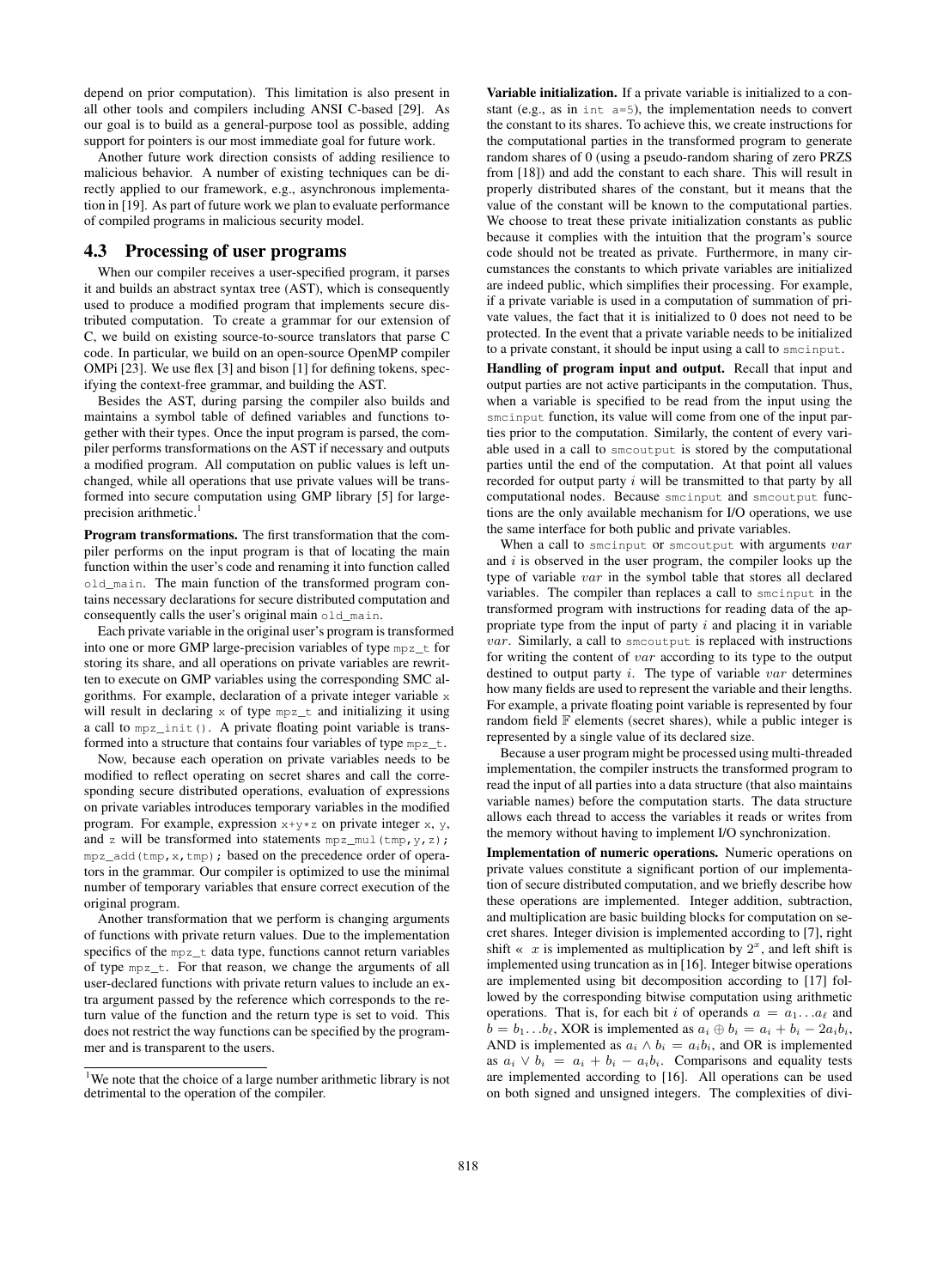sion, bit decomposition, comparisons, and equality tests are linear in the bitlength of the operands, and the complexity of truncation is linear in the number of bits being truncated. All floating point operations (addition, subtractions, multiplication, and division) are implemented according to [7].

Implementation of array variables. To be able to support direct operations on arrays of private data types using the traditional syntax (e.g., infix notation for binary operators), the compiler must know the size of the arrays. While the size of an array generally cannot be determined in C due to the use of pointers, in our C extension arrays of private elements are created through a controlled interface. This allows us to internally represent private arrays after program parsing as a structure consisting of a field that stores the size of the array and a field with the array elements themselves. The size is then used to rewrite operations on private arrays into secure distributed computation, where all elements of the array are processed together. For example, multiplying two private arrays of size  $n$  will lead to executing  $n$  element-wise multiplications in one round of computation. This means that all operations are processed using the round complexity of only one operation, but in some cases even greater computational savings are possible. For example, inner product computation can be realized using only a single interactive operation regardless of the size of the arrays. Recall that our setting allows us to evaluate any multivariate polynomial of degree 2 using a single interaction between the computational parties which results in a particularly efficient inner product protocol.

Note that, while our current implementation does not support pointers besides arrays, using a structure to represent a private array can be made compatible with implementations with full support for pointers. In particular, we can make a pointer to a private array to point to the second field of the structure that stores array elements to achieve data compatibility.

Memory access at private locations. When the user-specified code contains access to an element of an array at a private location, we protect the location information by touching all elements of the array.<sup>2</sup> Private indexing is implemented as a multiplexer, where we first privately bit-decompose the index and then evaluate the multiplexer according to its Boolean formula. AND gates (multiplications) are computed for each element of the array in parallel, after which the result is locally added together by each computational node. NOT operation of bit b is implemented as  $1 - b$ . The result of this operation is always private regardless of the type of the data stored in the array.

Handling of private data types in assignments. To ensure that information about private values is not accidentally leaked, the compiler checks all assignment statements and produces a terminal error if a private expression is being assigned to a public variable. This is enforced using the AST, in which each node is marked as public or private and private status propagates from a child to its parent. Then a node that corresponds to assignment is not permitted to be composed of a public variable and private expression.

This check covers the cases when the expression contains function calls and the return type of at least one function used in the expression is known to be private. If, however, a function call is used, but its return type is not known (i.e., function declaration cannot be found), the compiler displays a warning of a potential violation of secure data flow (i.e., unknown data type and a potential information leakage). The goal of these checks is to help the programmer avoid unintentional information leakage without restricting the functionality. Public variables can be assigned values based on private data through smcopen calls.

If, on the other hand, a private variable is assigned a public expression, the compiler rewrites the code to convert the result of the expression evaluation to secret shares and then assign the resulting private value to the variable.

Handling of conditional statements. As mentioned earlier, ifstatements with private conditions are not allowed to contain observable public actions in their body to prevent information leakage about private conditions. To enforce this constraint, the compiler analyzes all statements in the body of the conditional statement (recursively parsing all constructions) to detect violations and produce a terminal error is a violation is found. Similarly, the compiler extracts the list of functions called from the body of a conditional statement with a private condition. For each such function, if its content is known, the compiler analyzes its body for public side effects (such as changes to public global or shared variables) and produces a terminal error if such side effects are present. If, however, the content of the function is not known, the compiler produces a warning indicating a possible information leakage. Note that private side effects in functions called from the body of an if-statement with a private condition are permitted.

If no terminal errors have been found, the compiler proceeds with transforming the if-statements with private conditions. As the first step, the compiler determines all variables, the values of which are modified within the body of the if-statement (by searching through the list of statements for assignment operations), and their values are preserved in temporary variables. Next, the body is evaluated as if the condition was true and the condition of the if-statement is also privately evaluated. Now all variables affected by the instructions in the body of the if-statement are updated as if the condition holds and we need to roll back to their original values if the condition does not hold. To accomplish this, we update each affected variable v by setting its value to  $c \cdot v + (1 - c)v_{orig}$ , where  $c$  is a private bit corresponding to the result of evaluating the condition and  $v_{orig}$  is the original value of v prior to executing the body of the if-statement.

If the if-statement contains the else clause, we repeat the process for all variables modified within the body of the else clause with two important differences: the private condition no longer needs to be evaluated, and each variable  $v$  affected by the body of the else clause is updated to  $(1 - c)v + c \cdot v_{orig}$  after executing all instructions in the else clause. This approach allows us to support arbitrary constructions while using the minimal amount of resources.

The above approach allows us to evaluate private conditional statements that modify ordinary variables efficiently, but can lead to suboptimal memory use when the variables are arrays. In particular, if the body of an if-statement modifies a single element of the array (or a small number of them), storing the original content of the entire array may result in substantial amount of extra memory. For example, in constructions of the type

for  $(i=0; i< n; i++)$ if  $(a[i] < 0) a[i] = -a[i];$ 

with private array a, there is no need to make a copy of the entire array a for each conditional statement. Similarly, if a function receives an index into a global array as its parameter and conditionally modified the element at that index, storing a copy of the array is wasteful. To mitigate the problem, we make special provisions for array handling. In particular, if an element of an array is modified within the body of a conditional statement with private condition and that assignment is not surrounded by a loop, the element of the array is treated as an ordinary variable, i.e., only a copy

<sup>&</sup>lt;sup>2</sup>For large-sized arrays or databases, alternative techniques such as oblivious RAM [27] or the approach from [33] are likely to result in faster performance and their use will be investigated as part of this project.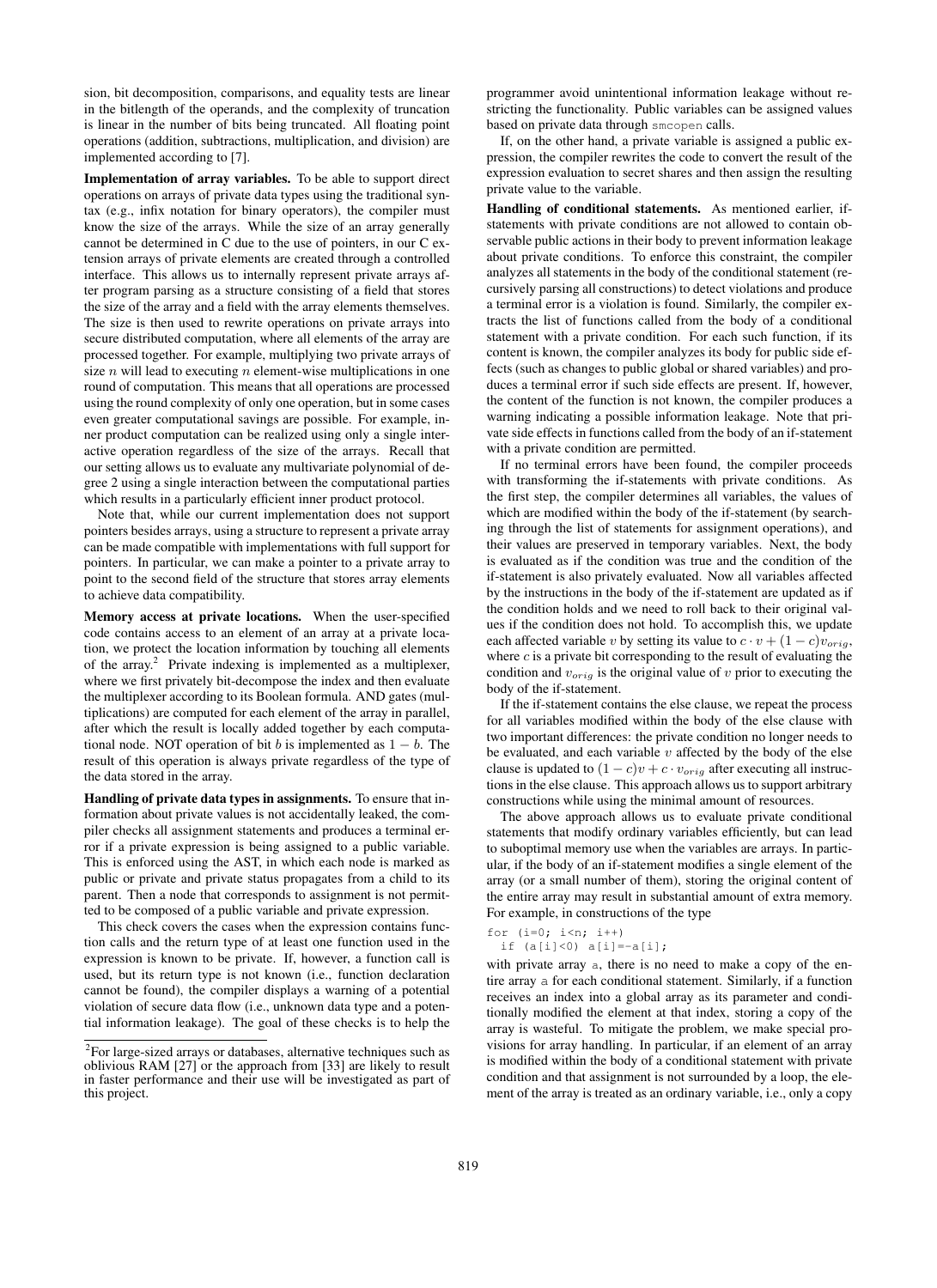of the element is made, not a copy of the array. If, on the other hand, the assignment is within the scope of a loop that affects the element's index within the array, that assignment will correspond to modifications to a number of array elements. In that case, we create a single temporary variable and in each loop iteration store the current value of the array element to be modified prior to executing the assignment operation. This will ensure that the optimal amount of memory is used by the program. For example, if the original program contains code

```
i f (t > 0)for (i=0; i < n; i+=5)a[i]=a[i]+1;
```
with private  $t$  and  $a$ , it will be transformed into:

```
mpz_t cond1;
mpz_t tmp1;
smc_gt(t,0,cond1);
for (i=0; i < n; i+=5) {
 tmp1=a[i];
 a[i]=a[i]+1;a[i]=cond1*a[i]+(1-cond1)*tmp1;}
```
where the above code is a simplification of the actual code produced and smc<sub>qt</sub> corresponds to secure distributed implementation of the greater than operation that stores the result of comparing its first two arguments into the third argument.

Handling of parallel constructs. Recall that we support two ways for the programmer to specify that portions of the code can be processed concurrently: (1) parallel loop iterations and (2) arbitrary parts of code that can be processed simultaneously. While both constructions use similar syntax, their implementations differ. In particular, a number of identical operations from different loop iterations can be efficiently processed in a batch (using the same number of rounds as that of a single loop iteration), with the overall load partitioned among the available cores via threads. In the second case, however, the only available mechanism for parallelizing the computation is by executing the portions of the code that can be concurrently processed in different threads. Threads can also be used within a single operation (not visible to the programmer) to provide the fastest execution of that operation.

In what follows, we first describe how we handle batch execution used for parallel loop constructs only, and then address the use of threads, which are used for concurrent execution of both loop iterations and arbitrary code.

*Batch execution.* When the compiler observes a loop construction with parallel iterations indicated using square brackets, it transforms the instructions contained in loop iterations using batch execution. As the first step, the transformed program will need to determine the number of loop iterations that should be scheduled for batch execution. For that reason, the compiler places loop specification code (without the loop's body) in the transformed program, so that the number of loop iterations can be computed at run time. In the case when loops with parallel iterations are nested in the user program, all iterations can still be processed using a single batch.

A loop construction, all iterations of which can be executed simultaneously, must be written in such a way that its iterations update independent memory locations. This can be achieved using arrays and similar data structures. Each iteration, therefore, can consist of statements that operate on array indices computed using arbitrary expressions. For example, a program can contain:

```
for (i=1; i < n; i < j > 3) [
  a[i]=b[i*1]*c[i+2];
  c[i-1]=b[i+1]*k;\begin{array}{c} \end{array}
```
where  $a$ ,  $b$ , and  $c$  are arrays consisting of private elements and  $k$ is a private value. Our compiler handles this by creating code in the transformed program that allocates an integer array for storing array indices used in each expression or assignment. This array contains indices for each array operand and the array being updated (when applicable). By doing this, we can pass only necessary array elements used in the operation to its batch execution. This process is repeated for all operations within the statement. When a batch operation is executed, the transformed program uses the computed index array together with the start address of each array operand and the array being updated to perform computation. For example, batch execution of the first statement in the loop above will pass the address of arrays a, b, and c together with index array consisting of indices i for all i specified in the loop, indices  $i \cdot i$ , and indices  $i+2$ to the multiplication operation. Execution of the second statement does not use array indices associated with the second operand.

When the body of a loop with parallel execution contains a private condition, the transformed program needs to store a copy of the variables being modified, evaluate the private condition in a batch, and compute the value of each variable v as  $c \cdot v + (1 - c)v_{orig}$ , where  $c$  is the result of condition evaluation. Unlike regular loops, where we could store the original value of array elements one at a time right before the modification, the use of batch operations requires that we store all necessary data before the operation.

*Thread management.* To ensure that the number of threads is limited and the overhead associated with their management does not become overwhelming, a transformed program that uses concurrent execution is written to maintain a thread pool with provisions to maximize CPU utilization and avoid deadlocks (when a task assigned to a thread is blocked waiting on a child task and the child task is unable to acquire a thread). For loops with parallelizable iterations, we divide all iterations in batches of a predefined size, and place the next batch in a queue to be picked up by an available thread. This will ensure that the context switching overhead is very low relative to the overall computation time even for loops with a very large number of iterations. Given a specific setup, the optimal number of threads in the thread pool and the optimal batch size can be determined experimentally.

Our thread management mechanism is similar to that used in OMPi [23] and is realized as follows. Each user program starts by running in a single thread, and we refer to the code that can be scheduled to run in a separate thread as a task. Each task maintains a data structure (called task node) that stores information about its environment including local (i.e., visible only to the running thread) and shared (i.e., shared by all running threads) variables necessary for its execution. Furthermore, each thread from the thread pool manages a queue data structure (called task queue) that stores task nodes corresponding to the tasks whose execution is pending. The queue structure maintained by each thread has a fixed upper bound, which means that it can store only a certain number of tasks to execute. When a new task is being created, the thread that creates it will normally store it in its task queue, although there is a mechanism to indicate that the task execution must start immediately. When the task queue is full, but a new task is received, the thread will suspend the task it was running (which spawned the new task), and execute the newly received task to its completion. This ensures that no tasks are ever lost due to queue overflow. Lastly, to minimize the overall idle time for threads, the compiler applies the work-stealing strategy [24], which allows an idle thread to execute a task from another thread's queue.

The thread management mechanism on which we build did not require a thread to communicate with other nodes and thus had no provisions for a thread to retrieve only its own communication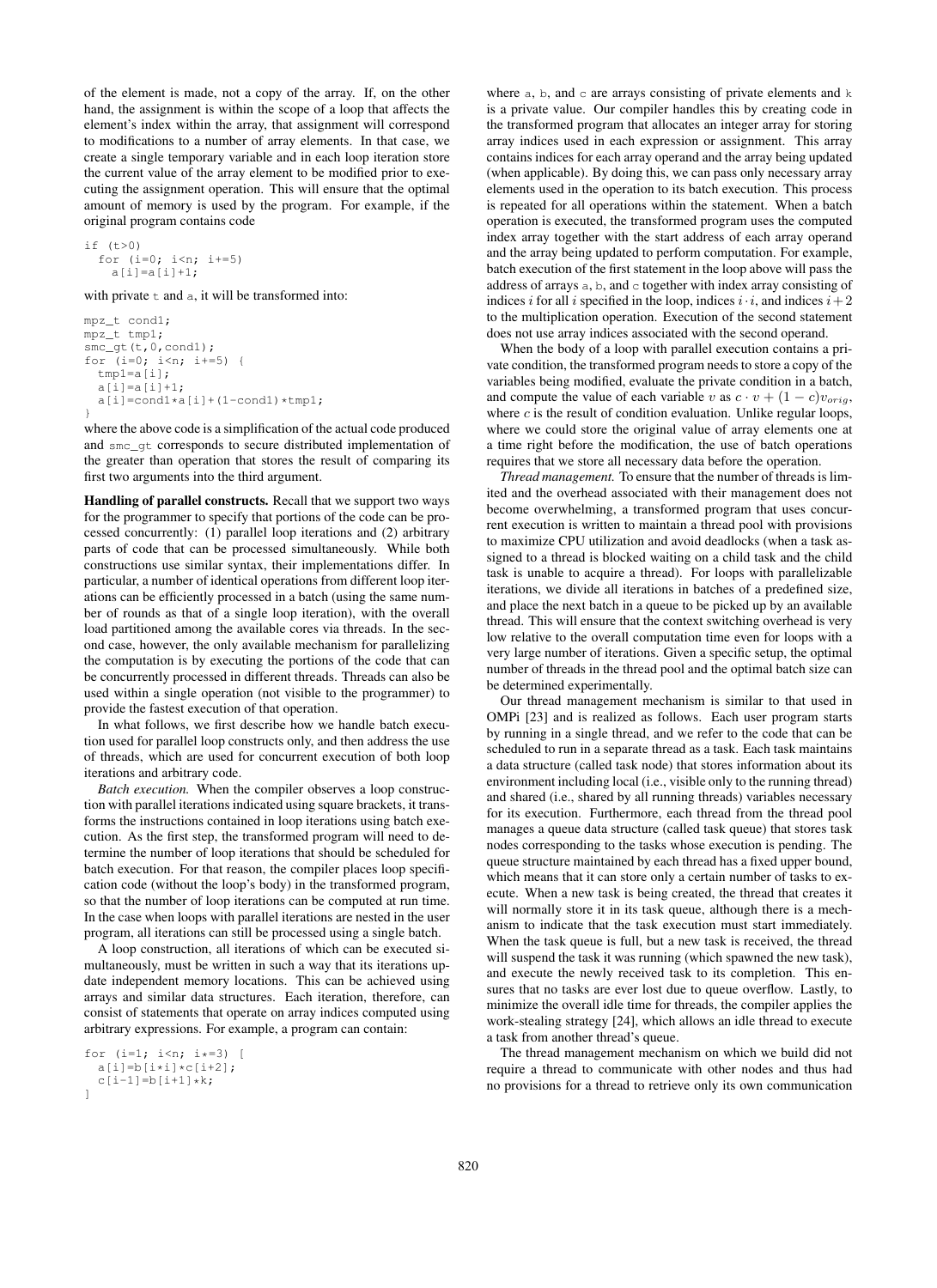off the network. For that reason, if execution of a compiled program uses multiple threads, at the point of execution where multiple threads are created, we also create a manager thread that handles incoming communication in behalf of all other threads. In particular, the manager thread listens to the sockets corresponding to all peer nodes with which the current node communicates and reads the data once it becomes available. After retrieving the data from a specific socket for a specific thread (each transmission is now marked with thread id), the manager thread signals the receiving thread that it now has data available. This ensures that each thread correctly receives data destined to it. Sending the data, on the other hand, is handled by each thread as before, after securing a lock for mutual exclusion on the socket that the thread wants to use.

To the best of our knowledge, no implementation other than VIFF supports multi-threaded execution and this topic has not been sufficiently treated in the SMC literature.

Modulus computation. The programmer can specify the size of the modulus or the modulus itself<sup>3</sup> to be used for secure computation. If that information is not provided, the compiler computes the minimum modulus size necessary for correct and secure operation. The size is computed based on the bitlength of the declared variables and operations on them. The algorithm proceeds by computing the maximum bitlength of all declared variables and maximum bitlength necessary for carrying out the specified operations. For example, for integer data types, the algorithm computes the maximum of all declared bitlengths  $\ell_i$ ,  $\max(\ell_1, \ell_2) + \kappa$  for each comparison operation on arguments of bitlengths  $\ell_1$  and  $\ell_2$ , where  $\kappa$  is the statistical security parameter,  $\ell_1 + \kappa$  for each right shift operation on an argument of bitlength  $\ell_1$ , and  $2 \max(\ell_1, \ell_2) + \kappa + 1$ for each division on arguments of bitlengths  $\ell_1$  and  $\ell_2$ .

Once the modulus size is determined, our compiler chooses the modulus of the appropriate size and includes it in the transformed user program. The compiler also outputs the modulus to a runtime configuration file for use with other components of the system.

## 4.4 Supplemental programs

While our source-to-source translator is the main component of PICCO, the system also contains two utility programs for private input preprocessing and private output assembly as shown in Figure 1(b). Here we briefly describe their functionality.

As mentioned earlier, each input and output variable is marked with the id of the input party supplying or receiving it, and the computational parties receive data from each input party prior to the computation start. To aid the input parties with creating their input transmissions, we instruct the compiler to produce a supplemental configuration file (not shown in Figure 1) in addition to the transformed user program itself. The configuration file contains the modulus necessary for share manipulation and a list of input and output variables (in the order of appearance of smcinput and smcoutput function calls) annotated with their input/output type, data type, and the id of the responsible input or output party.

At runtime, every input party will provide this configuration file to the input utility program. The program will prompt the user for the id and will ask to input data marked with that user's id in the configuration file. Data entry can be done either manually or from a file. The utility program consequently converts private inputs into their shares while leaving public inputs unchanged and produces  $n$ output files. The input party communicates the ith produced file to computational party  $P_i$ .

The output utility program has a similar functionality: Upon receipt of output transmissions from at least  $t + 1$  computational parties, an output party will input the supplemental configuration file together with the user id into the program. The output utility program consequently reconstructs user data according to the data types and outputs the result to the user.

#### 5. PERFORMANCE EVALUATION

In this section we provide experimental results using PICCO. Following [29], we create a number of user programs of various functionalities, compile and run them in the distributed setting, and measure their performance. To fully evaluate the effect of parallel execution (using array operations, batching, and threads), for each tested functionality we provide its basic version as well as optimized version that uses concurrent execution features of PICCO. The types of computations tested as part of this work include:

- 1. A mix of arithmetic operations consisting of 90% additions and 10% multiplications with 10 input and 5 output variables. The basic functionality sequentially executes all operations, while the optimized version uses batch operations.
- 2. Multiplication of two matrices. The basic and optimized user programs are given in Figures 2 and 3, respectively. For compactness of presentation, we assume that the second matrix is given as the transpose of the matrix to be multiplied. Computing the transpose uses only local memory operations and does not increase the overall runtime.
- 3. Mergesort computation that outputs the median of the sorted array. The programs are given in Figures 4 and 5.
- 4. Computation of the Hamming distance between two binary vectors. The programs are given in Figures 6 and 7.
- 5. Evaluation of one block of AES on a private 128-bit message using private 128-bit key.
- 6. Computation of the edit distance between two strings of equal size via dynamic programming. The cost of insertion, deletion, and substitution is fixed and set to 1.
- 7. Matching of two fingerprints consisting of an equal number of minutiae. Each minutia point consists of  $x$  and  $y$  coordinates in a two-dimensional space, as well as its orientation.

The source code of the last three programs is omitted, but will be reported in the full version. Instead, we give a brief description. For compactness of presentation of other programs, we use array operations with input/output functions even in unoptimized programs, which introduces only a marginal improvement on the runtime of basic programs. All of the programs included in the experiments use integer arithmetic, which facilitates comparison of their performance with the same functionalities produced using other tools. Performance of our implementation of floating point operations, however, can be found in [7], including performance of executing multiple instances of an operation in a batch.

The results of the experiments for  $n = 3$  computational parties are given in Table 2. We consider this value of  $n$  to be commonly used in practice. Because the number of computational parties is independent of the number of input owners and output recipients, in cases of both single client computation outsourcing and secure collaborative computation it is possible to find three independent computational parties which are unlikely to collude with each other. The programs our compiler produces are written in C/C++ using the GMP [5] library for large number arithmetic, the Boost libraries [2] for communication, and OpenSSL [6] for securing the computation. Our LAN experiments were conducted using 2.4 GHz 6-core machines running Red Hat Linux and connected through 1 Gb/s Ethernet. Our WAN experiments used machines from the GENI infrastructure [4], where two of the machines were

<sup>&</sup>lt;sup>3</sup>When the user chooses the modulus for secure computation, the modulus has to be some prime  $p > n$  for the computation to be carried in the field  $\mathbb{Z}_p$  or be equal to 256 to indicate that the computation is in the field  $GF(2^8)$ .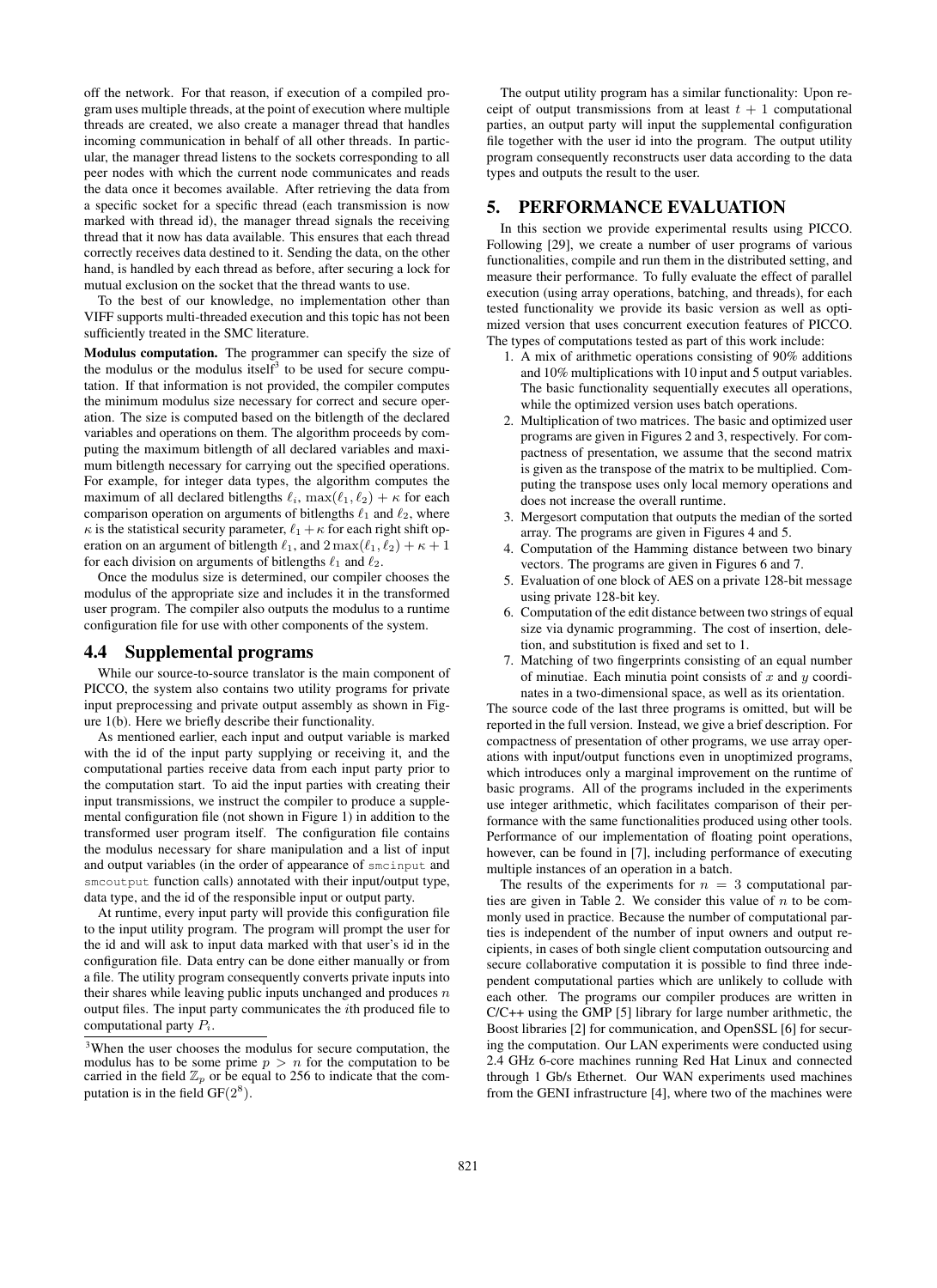| Experiment                           | Modulus $p$                                                                      |         | <b>Basic functionality</b> |        | Optimized functionality      |            | Sharemind  |            | Two-party compiler [29] |
|--------------------------------------|----------------------------------------------------------------------------------|---------|----------------------------|--------|------------------------------|------------|------------|------------|-------------------------|
|                                      | length (bits) $\overline{\text{LAN (ms)}}$ WAN (ms) $\overline{\text{LAN (ms)}}$ |         |                            |        | $\overline{\text{WAN}}$ (ms) | $LAN$ (ms) | $WAN$ (ms) | $LAN$ (ms) | $WAN$ (ms)              |
| 100 arithmetic operations            | 33                                                                               | 1.40    | 315                        | 0.18   | 31.6                         | 71         | 203        | 1.198      | 1.831                   |
| 1000 arithmetic operations           | 33                                                                               | 13.4    | 3,149                      | 0.60   | 32.3                         | 82         | 249        | 3,429      | 5,823                   |
| 3000 arithmetic operations           | 33                                                                               | 42.7    | 9,444                      | 1.60   | 34.5                         | 127        | 325        | 10,774     | 11,979                  |
| $5 \times 5$ matrix multiplication   | 33                                                                               | 17.7    | 3,936                      | 0.27   | 31.6                         | 132        | 264        | 3,419      | 5,244                   |
| $8 \times 8$ matrix multiplication   | $\overline{33}$                                                                  | 67.8    | 16,126                     | 0.45   | 32.1                         | 168        | 376        | 18,853     | 21,843                  |
| $20 \times 20$ matrix multiplication | 33                                                                               | 1,062   | 251,913                    | 2.41   | 35.7                         | 1,715      | 2,961      | N/A        | N/A                     |
| Median, mergesort, 32 elements       | 81                                                                               | 703.7   | 98.678                     | 256.7  | 6,288                        | 7.115      | 22,208     | 4,450      | 5,906                   |
| Median, mergesort, 64 elements       | 81                                                                               | 1,970   | 276,277                    | 649.6  | 12,080                       | 15,145     | 47,636     | N/A        | N/A                     |
| Median mergesort, 256 elements       | 81                                                                               | 13,458  | 1,894,420                  | 3,689  | 47,654                       | 66,023     | 203,044    | N/A        | N/A                     |
| Median mergesort, 1024 elements      | 81                                                                               | 86,765  | $\overline{\phantom{0}}$   | 20,579 | 170,872                      | 317,692    | 869,582    | N/A        | N/A                     |
| Hamming distance, 160 bits           | 9                                                                                | 21.2    | 5,038                      | 0.17   | 31.1                         | 72         | 188        | 793        | 816                     |
| Hamming distance, 320 bits           | 10                                                                               | 42.3    | 10,092                     | 0.22   | 31.3                         | 102        | 203        | 850        | 1,238                   |
| Hamming distance, 800 bits           | 11                                                                               | 105.8   | 25,205                     | 0.35   | 31.5                         | 117        | 254        | 933        | 989                     |
| Hamming distance, 1600 bits          | 12                                                                               | 212.7   | 50,816                     | 0.57   | 31.8                         | 132        | 284        | 1,037      | 1,265                   |
| AES, 128-bit key and block           | 8                                                                                | 319.1   | 75,874                     | 35.1   | 3,179                        | 652 [34]   | N/A        | N/A        | N/A                     |
| Edit distance, 100 elements          | 57                                                                               | 48,431  | 9,479,330                  | 4,258  | 116,632                      | 69,980     | 214,286    | N/A        | N/A                     |
| Edit distance, 200 elements          | 57                                                                               | 201,077 |                            | 16,038 | 432,456                      | 196,198    | 498,831    | N/A        | N/A                     |
| Fingerprint matching, 20 minutiae    | 66                                                                               | 3,256   | 541,656                    | 830    | 74,704                       | 24,273     | 75,820     | N/A        | N/A                     |
| Fingerprint matching, 40 minutiae    | 66                                                                               | 13,053  | 2,140,630                  | 2,761  | 172,455                      | 55,088     | 172,266    | N/A        | N/A                     |

Table 2: Performance of representative programs using PICCO.

}

```
public int main() {
  public int i, j, k, S;
   smcinput(S, 1, 1);
   int A[S][S], B[S][S], C[S][S];
   smcinput(A, 1, S*S);
   smcinput(B, 1, S*S);
   for (i = 0; i < S; i++)for (j = 0; j < S; j++)C[i][j] = 0;for (i = 0; i < S; i++)for (j = 0; j < S; j++)for (k = 0; k < S; k++)C[i][j] += A[i][k] *B[k][j];
   smcoutput(C, 1, S*S);
   return 0;
}
```
Figure 2: Basic matrix multiplication program.

located on the same LAN and one at a different location. All machines were running Fedora 15 with either 4 cores using 3.0 GHz or 8 cores using 2.4 GHz. The pairwise round-trip times between the machines were 0.2 msec, 63 msec, and 63 msec. Each experiment was run 5 times and the mean time over the runs and computational parties is reported in the table. We omit unoptimized experiments with excessive runtime. Also, batch execution in the optimized functionalities does not use threads as the number of operations in batch execution is not sufficiently large to exceed the threshold and be divided into threads.

As can be seen from Table 2, the running time of unoptimized programs for arithmetic operations, matrix multiplication, and Hamming distance grows linearly with the number of multiplications that they use. That is, performing multiplication of  $5 \times 5$  matrices, computing 125-element Hamming distance, and performing 1250 arithmetic operations takes very similar amount of time for both LAN and WAN experiments. For these functionalities, combining multiple interactive operations into a single batch results in tremendous performance improvement. That is, using a loop with concurrent iterations in arithmetic operations program and using

```
public int main() {
   public int i, j, S;
   smcinput(S, 1, 1);int A[S][S], B[S][S], C[S][S];
   smcinput(A, 1, S*S);
   //assume B is given as transpose of original B
   smcinput(B, 1, S*S;for (i = 0; i < S; i++) [
     for (j = 0; j < S; j++) [
        C[i][j] = A[i] \; @ \; B[j];]
   ]
   smcoutput(C, 1, S*S);
   return 0;
```
#### Figure 3: Matrix multiplication program that uses concurrent computation.

vector operations in the remaining functionalities, the round complexity of all of these programs reduces to 1. For programs and batches of small size (e.g., 10 multiplications in 100 arithmetic operations program), the overall time can hardly be distinguished from the time that a single operation takes. For computation of larger size, however, although round complexity does not change, both increased computation and communication contribute to the overall time. Consider, for example, optimized matrix multiplication results. In the LAN experiments, almost all of the overhead for  $20 \times 20$  matrix multiplication (8,000 multiplications, but only 400 interactive operations) is due to computation. In the WAN experiments, however, most of the time is still contributed by communication (sending and receiving shares for one batch operation). The execution times for matrix multiplication can be compared to that of the Hamming distance, where the optimized functionality always invokes one multiplication operation regardless of the problem size. The Hamming distance results tell us how the computational effort increases as the problem size increases and communication remains the same.

To summarize, for these types of functionalities, the use of concurrent loop iterations and vector operations brings the round com-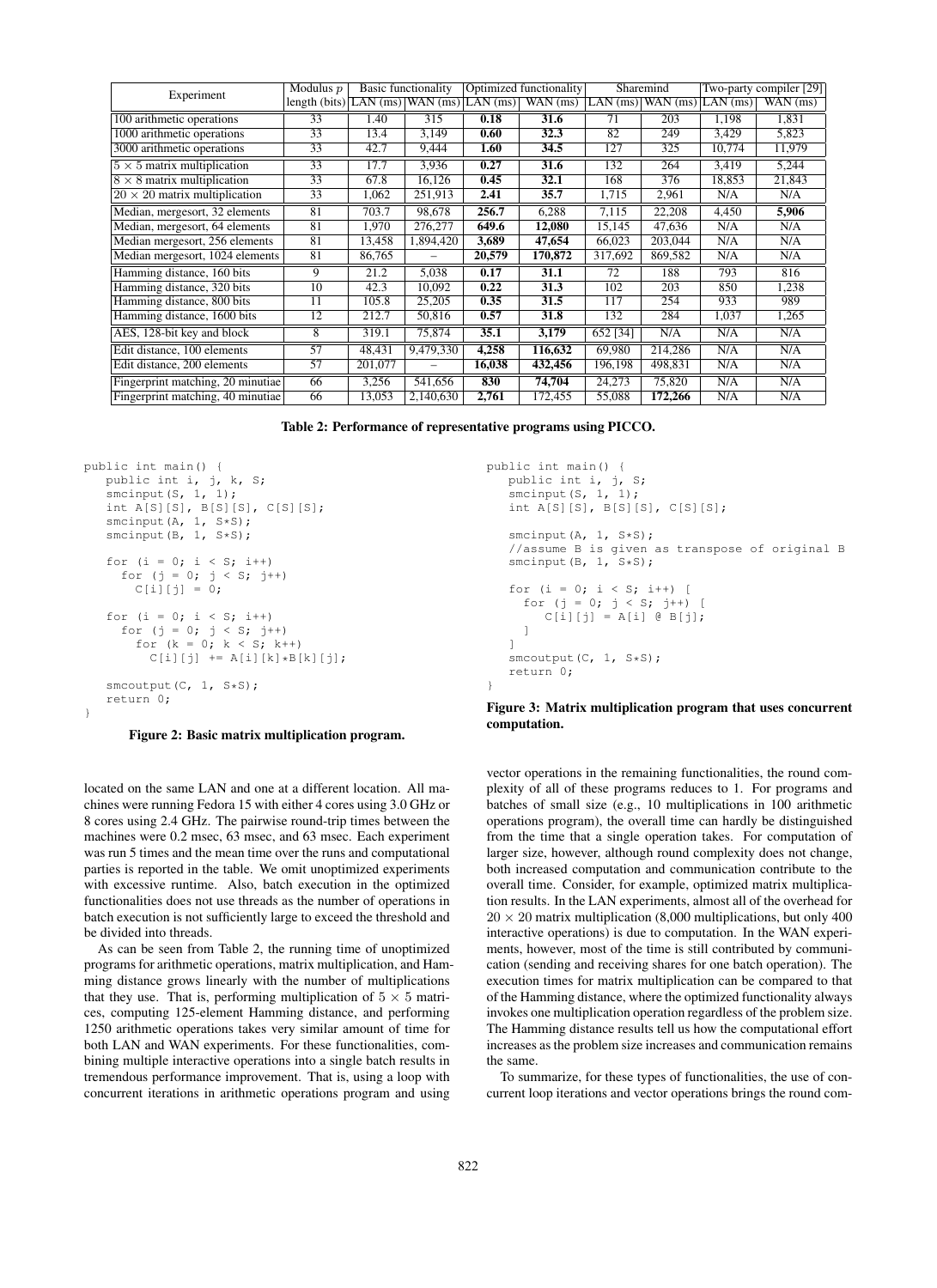```
public int K=32;
private int A[K];
void mergesort(public int l, public int r) {
   public int i, j, k, m, size;
   size = r - 1 + 1;
   int tmp;
   if (r > l) {
      m = (r + 1)/2;mergesort(l, m);
      mergesort(m + 1, r);for (i = size \gg 1; i > 0; i = i \gg 1)for (j = 0; j < size; j += 2 * i)
          for (k = j; k < j + i; k++)if (A[k+1] > A[k+i+1]) {
               tmp = A[k+1];A[k+1] = A[k+i+1];A[k+i+1] = \text{tmp};}
   }
}
public int main() {
   public int i, median = K/2;
   smcinput(A, 1, K);
   mergesort(0, K-1);
   smcoutput(A[median], 1);
   return 0;
}
```
Figure 4: Basic mergesort median program.

plexity to the minimal single round and thus the performance is bounded by a one-way communication delay from below. In our experiments, the performance was improved by 2–3 orders of magnitude depending on the problem size and the savings will continue to increase for larger computational problems. The use of threads additionally improves the running time for problems of large size by a small factor that depends on the number of cores.

Mergesort computation is dominated by  $O(m \log^2 m)$  comparisons for a set of size  $m$  and this growth is reflected in the runtimes of the unoptimized (sequential) functionality. The use of concurrent loop iterations greatly decreases the time that the merge step takes, but for this functionality the use of threads to concurrently sort the first half and the second half of the set also improves the performance. The round complexity of mergesort is  $O(\log^2 m)$  comparisons, but we do not achieve it because the number of threads is limited to the number of cores. (Likewise, our Sharemind program written in a similar way does not achieve optimal round complexity.)

For the AES implementation, the best performance can be achieved when the computation is in  $GF(2^8)$  and thus the user needs to specify this field as a configuration parameter. Then the user secretshares each byte of the key and message with the computational nodes. Recall that each round of AES consists of AddRoundKey, SubBytes, ShiftRows, and MixColumns algorithms and the most complex part of round key computation is the same as SubBytes. When using arithmetic in  $GF(2^8)$ , all operations other than S-box computation in SubBytes and round key computation are linear and thus are performed non-interactively. Instead of following the traditional implementations of the S-box as a table lookup, we write the user program to compute the transformation directly, where the computation of the inverse and bit decomposition is implemented as suggested in [20]. One round of key expansion and one round of

```
void mergesort(public int l, public int r) {
   public int i, j, k, m, size;
   size = r - 1 + 1;int tmp[size];
   if (r > l) {
      m = (r + 1)/2;[ mergesort (1, m); ]
      [ mergesort(m + 1, r);for (i = size \gg 1; i > 0; i = i \gg 1)for (j = 0; j < size; j += 2 * i) [
          for (k = j; k < j + i; k++) [
            tmp[k] = A[k+1];if (A[k+l] > A[k+i+l]) {
               A[k+1] = A[k+i+1];
               A[k+i+1] = \text{tmp}[k];}
         ]
      \overline{1}}
}
```
Figure 5: Mergesort median program that uses concurrent computation (the difference from basic program).

```
public int main() {
   public int i, M;
   smcinput(M, 1, 1);
   private int<1> A[M], B[M];
   private int<10> dist = 0;
   smcinput(A, 1, M);
   smcinput(B, 1, M);
   for (i = 0; i < M; i++)dist += A[i] \wedge B[i];smcoutput(dist, 1);
   return 0;
}
```
#### Figure 6: Basic Hamming distance program.

block cipher are computed simultaneously, where all bytes of the block are processed in parallel.

We obtain that the compiled program performs the key expansion and one block of AES encryption in only 35 msec, which is clearly very competitive even compared to custom implementations that do not use a compiler. In particular, in recent years several publications optimize evaluation of AES in the context of secure multiparty computation. The results range from circuit minimization techniques [12, 13] to concrete realizations in the two-party and multi-party settings. In the two-party setting, [36], [28], and [30] report 7 sec, 3.3 sec, and (without key expansion) 0.2 sec evaluation time, respectively, for AES using custom (as opposed to compilergenerated) circuits. In the multi-party setting, the results are available for 3 computational parties on a LAN. [20] reports 2 sec in a setting similar to ours, the fastest recent results in the Sharemind framework [34] are 652 msec, and, most notably, [33] reports 9 msec without key expansion using an implementation with 2 concurrent threads (and 14.3 msec using a single thread) based on a new lookup-table protocol of high efficiency. The last approach can be integrated into our compiler for achieving high-performance table lookups for AES and other purposes. Also, [21] reports runtime on the order of minutes (offline and online work without key expansion) in two stronger security models (while all other results cited above are in the semi-honest model).

The edit distance program uses dynamic programming to fill in the cells of a  $(m + 1) \times (m + 1)$  grid, where m is the length of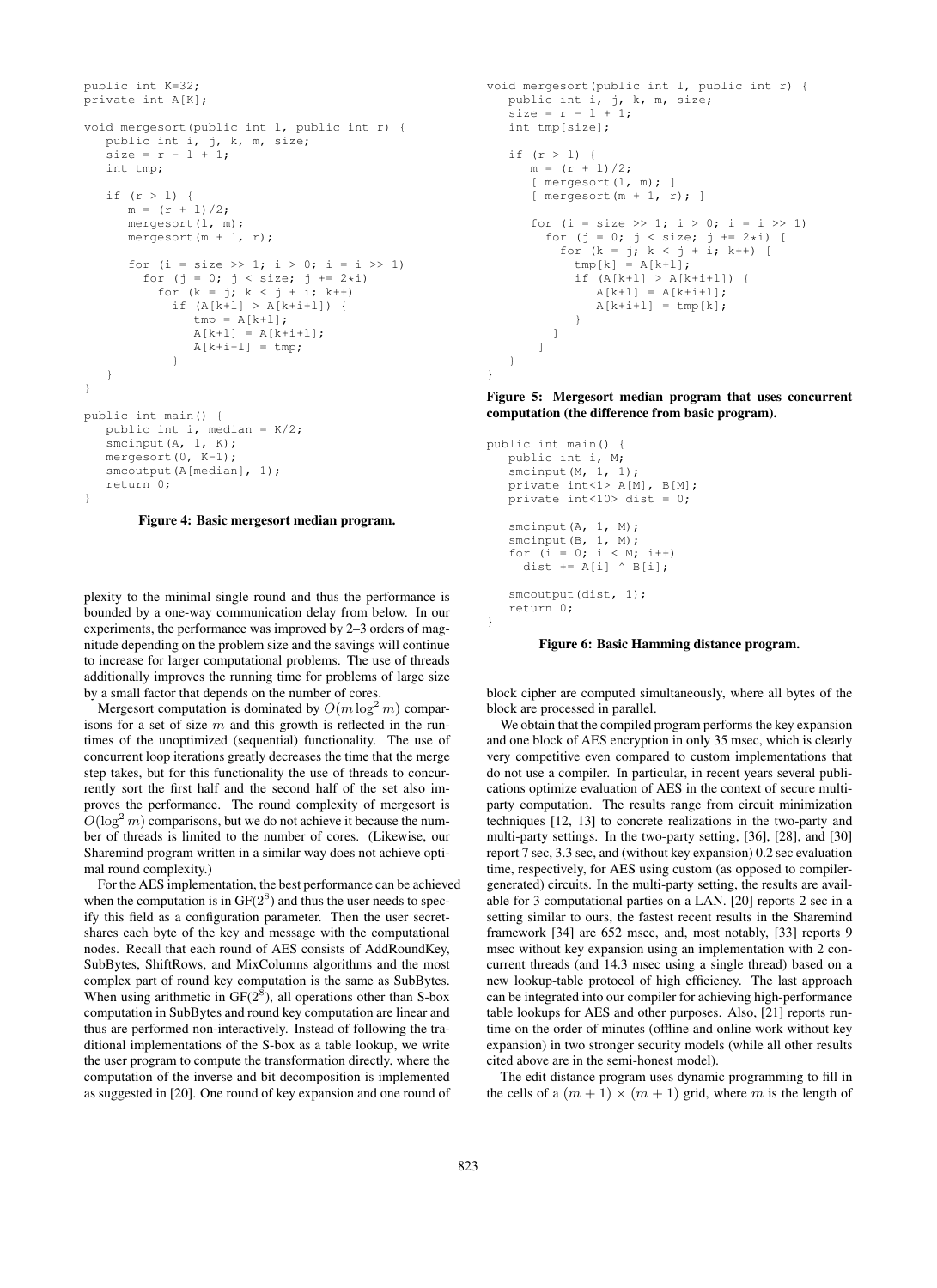```
public int main() {
   public int i, M;
   smcinput(M, 1, 1);
   private int<1> A[M], B[M];
   private int<10> dist;
   smcinput(A, 1, M);
   smcinput(B, 1, M);
   dist = A \theta B;dist = -2*dist;
   for (i = 0; i < M; i++) {
      dist += A[i] + B[i];}
   smcoutput(dist, 1);
   return 0;
}
```
Figure 7: Hamming distance program that uses concurrent computation.

the input strings. Each cell at position  $(i, j)$  is computed as the minimum of three distances computed from the distances at cells  $(i - 1, j)$ ,  $(i, j - 1)$ ,  $(i - 1, j - 1)$  and the result of comparison of the characters at positions  $i$  and  $j$ . The optimized version of the program processes all cells on a diagonal in parallel, resulting in  $2m - 3$  rounds that compute the minimum function.

Lastly, the fingerprint program compares one minutia of fingerprint  $A$  to all minutiae of fingerprint  $B$ , and among those that matched (i.e., within close Euclidean distance and small angle) chooses the one with the closest distance. The chosen minutia in fingerprint  $B$  is marked as no longer available. The process is repeated with all other minutiae of fingerprint A, where all minutiae marked as no longer available are ignored in finding a matching. The output of the algorithm is the number of minutiae marked as having a mate in the other fingerprint. The optimized version of this program runs all distance and orientation comparisons for a minutia in fingerprint  $A$  in parallel. It then also computes the minimum and its location using a tree with  $\log m$  rounds of comparisons for  $m$ -minutia fingerprints. Note that the computation cannot reveal if a minutia in B already has a mate or not close enough to a minutia in  $A$ , and thus for each minutia in  $A$  we have to treat all minutiae in  $B$  in the same way.

For comparison, we also provide performance of secure twoparty computation compiler from [29] and Sharemind [10]. The former is a general-purpose compiler for ANSI C for the two-party setting and it is informative to compare performance of programs produced using the compiler. In Table 2 we list runtimes for similar programs when available as reported in [29]. The latter is a framework that allows a program written in language called SecreC to be compiled into secure distributed implementation for 3 computational parties. The tool is constantly evolving and well optimized, while the language currently has a few limitations such as no support for if-statements with a private condition<sup>4</sup>. We chose Sharemind for its speed, as other general secure multi-party computation tools and compilers such as FairplayMP and VIFF result in slower performance. We run Sharemind experiments in the same setups as our LAN and WAN experiments.

From Table 2, it is clear that despite using more computational parties and highly interactive techniques, the performance of programs compiled using PICCO compares very favorably to those



Figure 8: Performance of selected programs with a varying number of computational parties on a LAN.

compiled using the two-party approach of [29]. In particular, the largest difference we observe is by more than 3 orders of magnitude for some LAN experiments. Performance of the programs executed through Sharemind is also slower than with PICCO, especially for simple programs on a LAN. In our Sharemind experiments we were unable to match the performance reported in [11], despite extensive use of the available (batch) optimization mechanisms. Furthermore, we experience a large 4-fold reduction in execution time of arithmetic operations programs by replacing operations of the form  $a = a + a$  with operations of the form  $b = a + a$ , where  $a$  and  $b$  are vectors. This could be in part due to excessive logging (which we were unable to disable) and is not the expected behavior. The execution of interactive multiplication operations is more costly and execution of local addition operations should take a small fraction of the overall time, regardless of how addition operations are handled in the user program. We conclude that Sharemind was optimized for massively-parallel computation with low amortized cost per operation, but not general-purpose computation where sequential execution is common. Furthermore, Sharemind is likely to outperform PICCO when a large number of homogeneous operations are to be run in parallel, but we expect our tool to result in lower execution time for general-purpose functionalities.

To investigate the impact of varying the number of computational parties on the performance, we conducted additional experiments. The programs that we chose are unoptimized 1000 arithmetic operations, optimized 1000 arithmetic operations, and 32 element mergesort, which provide insights into the performance of plain multiplications, batch multiplications, and combination of batch and multi-threaded implementation, respectively. To perform multiplication, each computational party transmits  $n - 1$  messages and performs Lagrange interpolation that in the most general form involves quadratic (in the number of parties) computation. On a LAN, this computation contributes a substantial portion of the overall time and [25] reports that the growth in multiplication time can be best described by function  $f(n) = 0.009n^2 + 0.006n + 0.799$ . We, however, observe that in the semi-honest setting all parties send their data as prescribed and the set of available shares is known. This means that Lagrange coefficients used during interpolation can be precomputed, resulting in linear computation time. Furthermore, we reconstruct only the free coefficient of the polynomial that encodes the secret as opposed to the entire polynomial. This gives us that the work a computational party performs for a single interactive operation is linear in  $n$ , but the total volume of communication placed on the network is quadratic in  $n$ . Our LAN results (using a new set of machines) are given in Figure 8, where optimized arithmetic operations' time is scaled up by a factor of 20. We can observe linear or slightly higher than linear growth in  $n$ .

<sup>4</sup> SecreC allows for comparisons and other basic predicates to be evaluated on private values outside of if-statements. This has similar expressiveness to using if-statements with arbitrary conditions over private variables, but results in degradation of usability, as the programmer has to expand and rewrite all if-statements by hand.